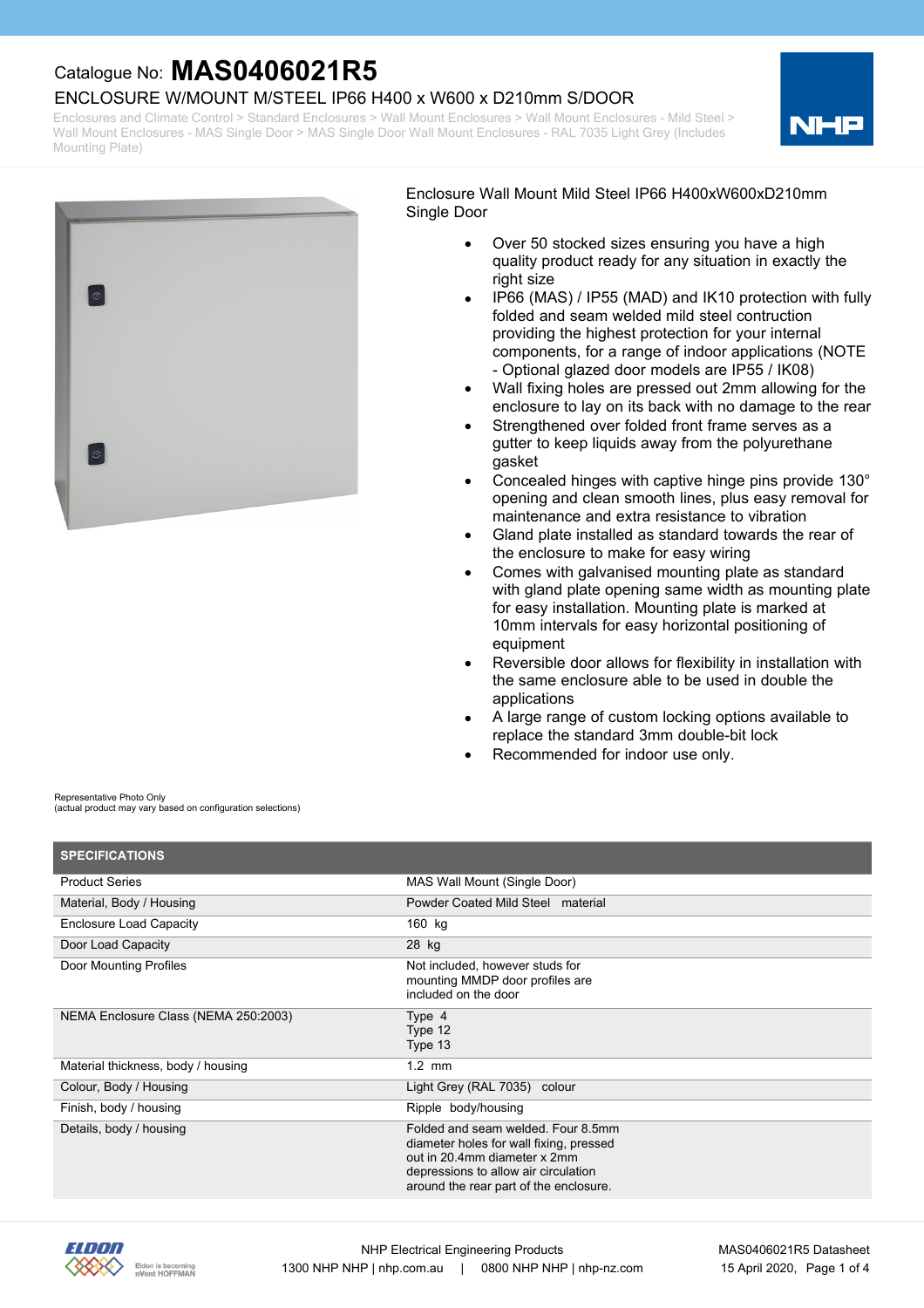### ENCLOSURE W/MOUNT M/STEEL IP66 H400 x W600 x D210mm S/DOOR

Enclosures and Climate Control > Standard Enclosures > Wall Mount Enclosures > Wall Mount Enclosures - Mild Steel > Wall Mount Enclosures - MAS Single Door > MAS Single Door Wall Mount Enclosures - RAL 7035 Light Grey (Includes Mounting Plate)



| Height                                       | 400 mm                                                                       |
|----------------------------------------------|------------------------------------------------------------------------------|
| Width                                        | 600 mm                                                                       |
| Depth                                        | 210 mm                                                                       |
| Weight                                       | 13.4 kg                                                                      |
| IP Rating                                    | IP66                                                                         |
| <b>IK Rating</b>                             | <b>IK10</b>                                                                  |
| Material, door                               | <b>Powder Coated Mild Steel</b>                                              |
| Material thickness, door                     | $1.2$ mm                                                                     |
| Colour, Door                                 | Light Grey (RAL 7035) door                                                   |
| Finish, Door                                 | Ripple door                                                                  |
| Hinge Type                                   | Reversible, Concealed Hinges with Captive Pin                                |
| <b>Opening Range</b>                         | 130°                                                                         |
| Details, door                                | 180 degree hinging available as accessory                                    |
| Mounting Plate Included                      | Yes                                                                          |
| Material, Mounting Plate / Bracket           | <b>Zinc Galvanized Steel</b>                                                 |
| Material Thickness, Mounting Plate / Bracket | $2 \, \text{mm}$                                                             |
| Height, Mounting Plate                       | 370 mm                                                                       |
| Width, Mounting Plate                        | 550 mm                                                                       |
| Details, Mounting Plate / Bracket            | Marked vertically at 10mm intervals for                                      |
|                                              | easy horizontal positioning of<br>equipment, fixed onto M8 welded studs      |
|                                              | with extra holes top and bottom to                                           |
|                                              | facilitate cable fixing.                                                     |
| Gland Plate(s) Included                      | Yes                                                                          |
| <b>Number of Gland Plates</b>                | 1 qty                                                                        |
| Material, Gland Plate                        | <b>Powder Coated Mild Steel</b>                                              |
| Material Thickness, Gland Plate              | $1.4$ mm                                                                     |
| Colour, Gland Plate                          | Light Grey (RAL 7035) gland plate                                            |
| Finish, Gland Plate                          | Ripple gland plate                                                           |
| Height, Gland Plate                          | 510 mm height                                                                |
| Height, Gland Plate Opening                  | 510 mm opening height                                                        |
| Width, Gland Plate                           | 96 mm width                                                                  |
| Width, Gland Plate Opening                   | 96 mm opening width                                                          |
| Details, Gland Plate                         | 1 Opening, Type 4                                                            |
| Material, Gasket / Seal                      | PUR / PU material                                                            |
| Details, Gasket / Seal                       | Single piece, Injected                                                       |
| Details, earthing                            | Earthing studs M8x12mm in body and<br>cover, M8 nuts, earth washers and      |
|                                              | earth labels                                                                 |
| Number of Locks                              | 1 $qty$                                                                      |
| Lock Type                                    | DIN - 1/4 Turn type                                                          |
| Diameter, Lock                               | 3 mm                                                                         |
| Material, Lock                               | Plastic material                                                             |
| <b>Delivery Details</b>                      | Enclosure with mounting plate and door,                                      |
|                                              | gland plate(s) with gasket(s), plastic DIN<br>3mm key, mounting and earthing |
|                                              | accessories.                                                                 |
| <b>Standards Compliance</b>                  | NEMA 250:2003                                                                |
| Certifications                               | C-UL                                                                         |
|                                              | CE                                                                           |
|                                              | GOST-R<br><b>KEMA</b>                                                        |
|                                              | UL                                                                           |

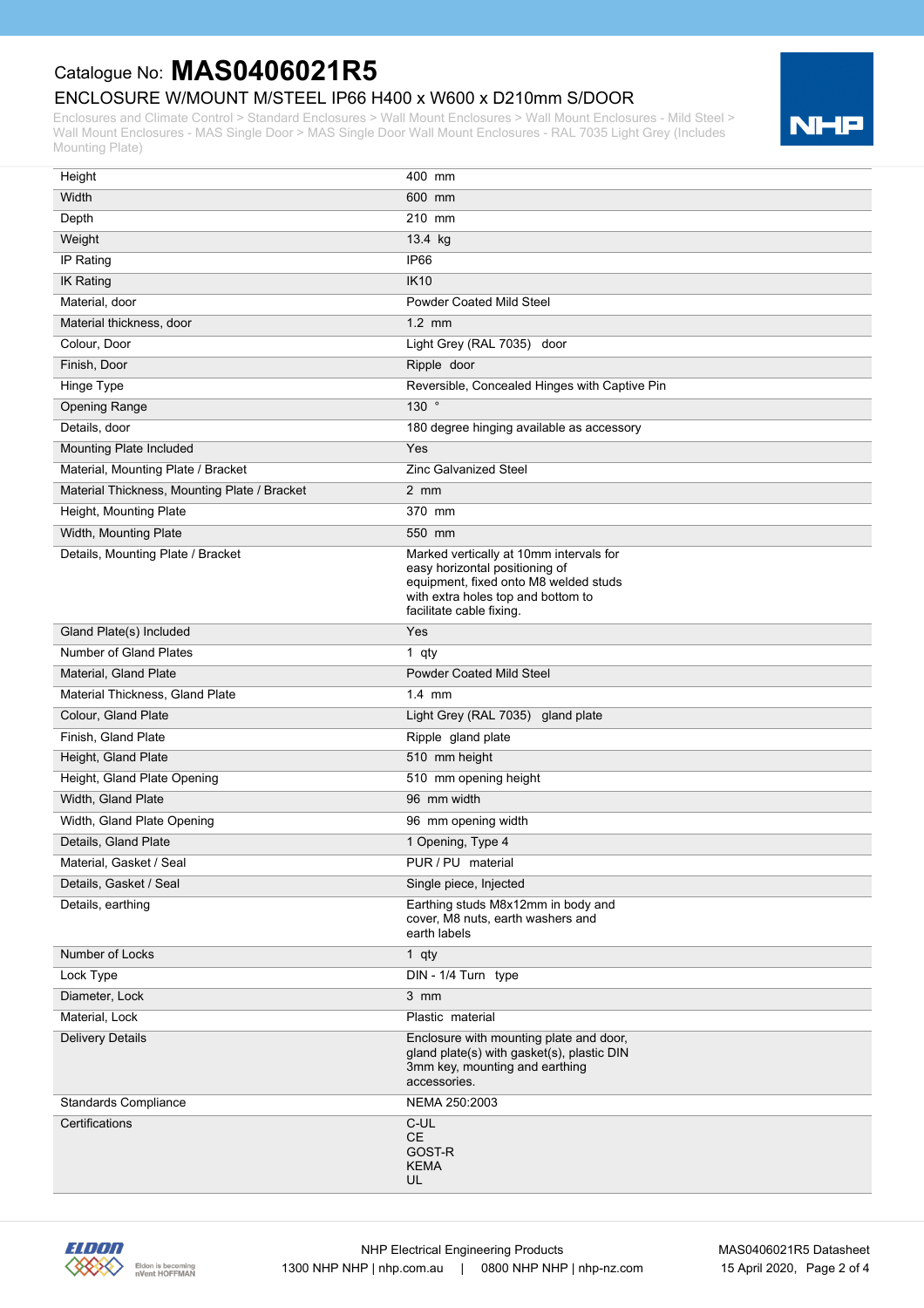## ENCLOSURE W/MOUNT M/STEEL IP66 H400 x W600 x D210mm S/DOOR

Enclosures and Climate Control > Standard Enclosures > Wall Mount Enclosures > Wall Mount Enclosures - Mild Steel > Wall Mount Enclosures - MAS Single Door > MAS Single Door Wall Mount Enclosures - RAL 7035 Light Grey (Includes Mounting Plate)



| <b>Shipping Approvals</b>                      |                | Lloyd's Register of Shipping<br>DNV-GL (Det Norske Veritas Germanischer Lloyd) |
|------------------------------------------------|----------------|--------------------------------------------------------------------------------|
| <b>REFERENCES</b>                              |                |                                                                                |
| <b>IECEx Certificate</b>                       |                |                                                                                |
| Supplier Declaration of<br>Conformity:         |                |                                                                                |
| Installation Guide:                            |                |                                                                                |
| User Manual:                                   |                |                                                                                |
| <b>Manufacturer Datasheet:</b>                 | $\overline{a}$ |                                                                                |
| Manufacturer Catalogue<br>& Product Selection: |                |                                                                                |

Sectional side view

Front view







Mounting plate







Sectional top view

Dimension Diagram